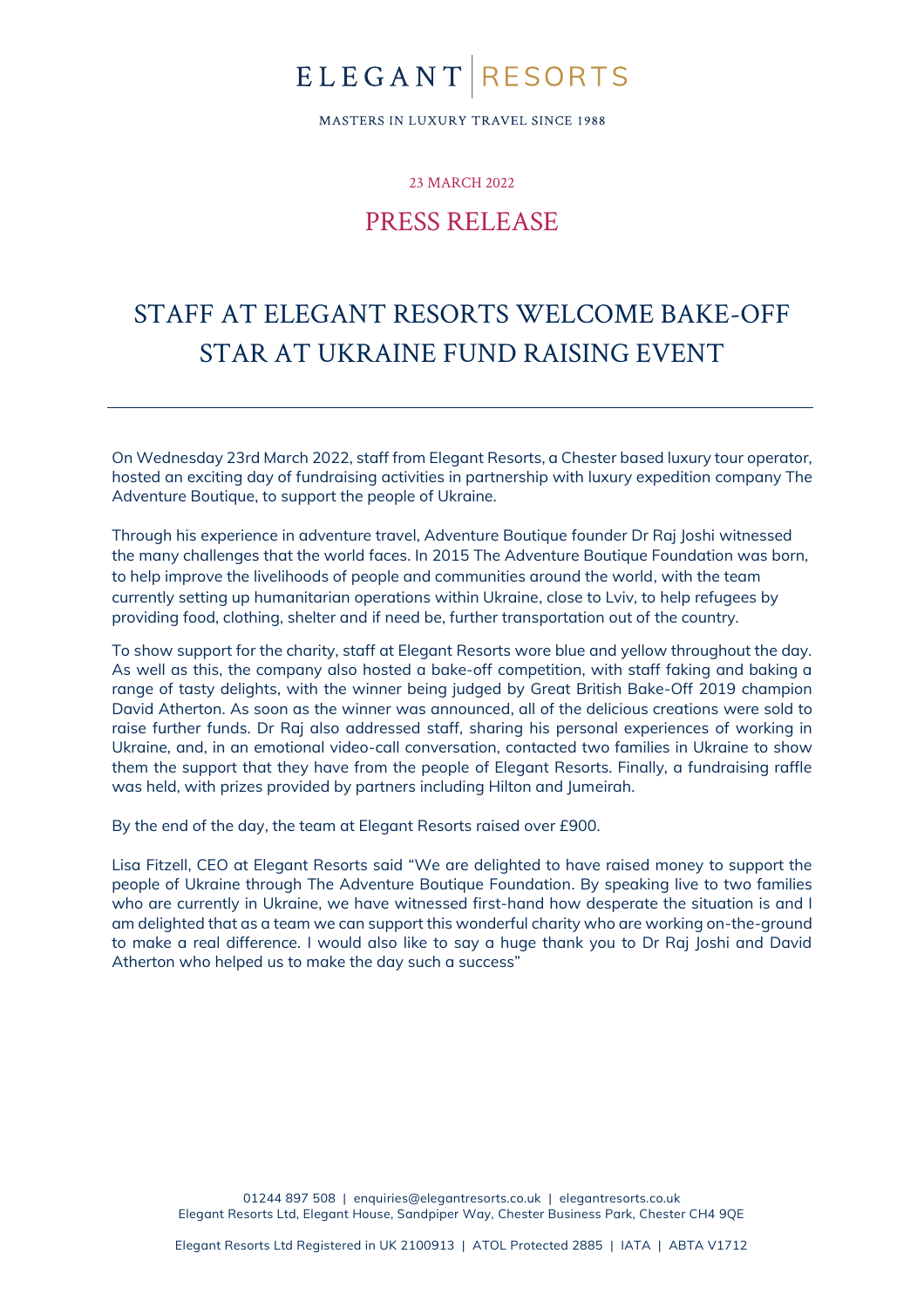# ELEGANT RESORTS

MASTERS IN LUXURY TRAVEL SINCE 1988



Above: The team at Elegant Resorts with Dr Raj Joshi and Great British Bake-Off 2019 champion David Atherton.



Great British Bake-Off 2019 champion David Atherton judging the Baking competition

01244 897 508 | [enquiries@elegantresorts.co.uk](mailto:enquiries@elegantresorts.co.uk) | elegantresorts.co.uk Elegant Resorts Ltd, Elegant House, Sandpiper Way, Chester Business Park, Chester CH4 9QE

Elegant Resorts Ltd Registered in UK 2100913 | ATOL Protected 2885 | IATA | ABTA V1712